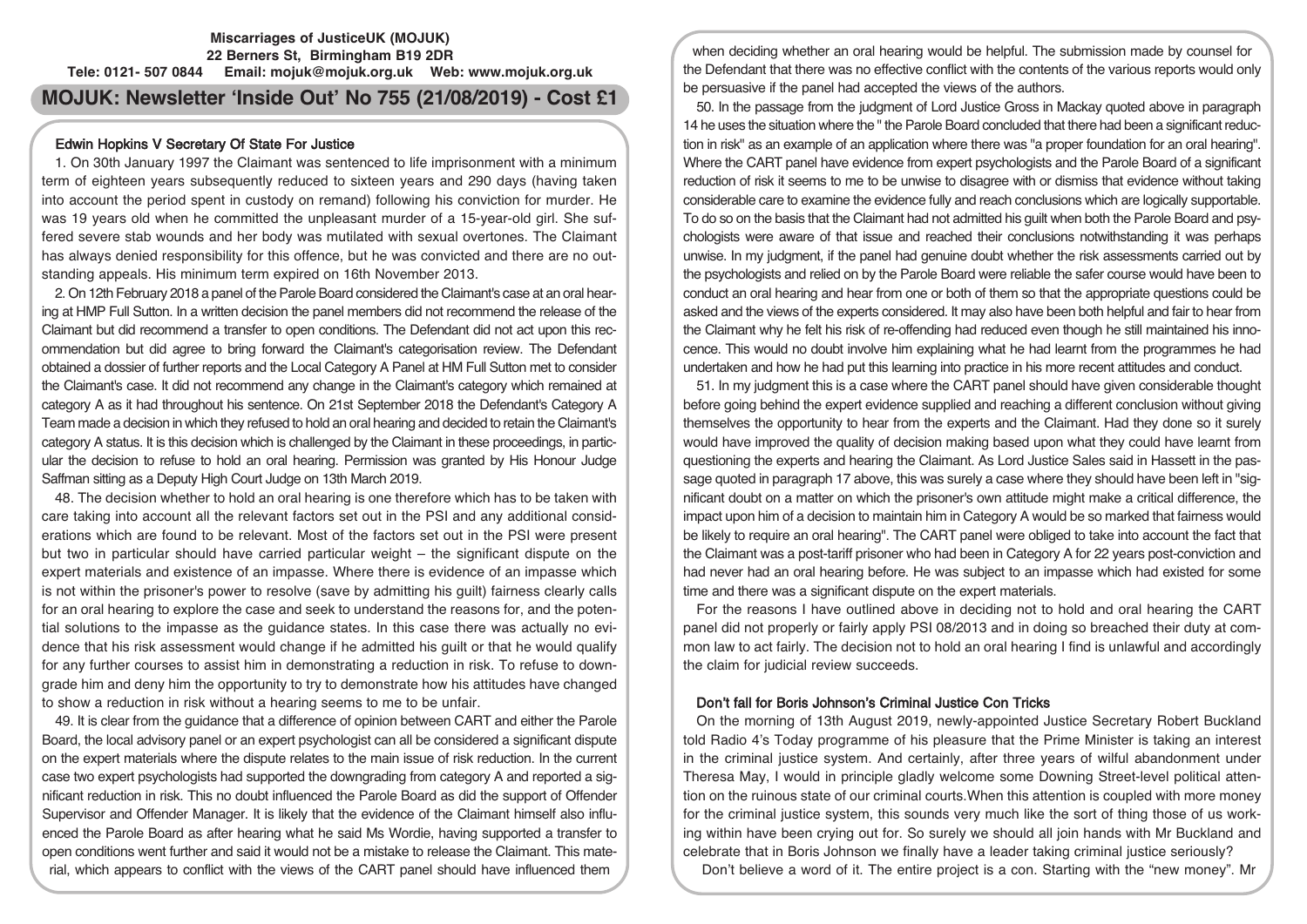Johnson has announced that 20,000 new police officers will be recruited over the next three years. This is vital, certainly, but falls far short of what is required, given that that figure barely replaces the number of officers cut since 2010. Meanwhile, not only is crime increasing, but investigations are becoming ever-more complex, with digital evidence sucking resources and quadrupling the effort that would have been required a decade ago.

There's £85m for the Crown Prosecution Service, which sounds like a healthy sum, until you realise that it's a fixed payment over two years, and that the CPS budget for 2018/19 was a quarter of a billion pounds less in real terms than in 2009/10. The CPS has lost a quarter of its staff and a third of its lawyers since 2010. Two tranches of £42.5m will not begin to fix the problems that plague prosecutions up and down the country.

There's a promise of 10,000 new prison places, when the previous promise of 10,000 places in 2015 fell short by 6,000, and another 9,000 places alone are required simply to address the present, longstanding overcrowding. There is £100m for technology to aid prison security, but no mention at all of the extra prison staff needed to safely manage the new offenders, given that even after a recruitment drive in 2017, numbers are 15 per cent down since 2010. There has been a huge drain of experience since 2010, as the most experienced officers were among the first to go when the government decided to slash prison staff by over a quarter, at a time when the prison population has climbed.

But the problem extends far beyond inadequate promises to redress chronic underfunding. The propaganda accompanying these announcements betrays not only the Prime Minister's trademark opportunism and dearth of intellectual rigour but the sticky, putrid tar clogging the heart of the Johnson Crime Agenda. Announcing his plans in a series of weekend puffs in tame newspapers, Boris Johnson declared, "Left wingers will howl. But it's time to make criminals afraid – not the public." Declaring his mission to ensure that criminals "get the sentence they deserve," Johnson continued a theme begun in his Telegraph columns on the campaign trail, when he railed against "early release" from prison and inadequate prison sentences being passed. The solution to our criminal woes, the subtext screams, is to lock up more people for longer.

And let's make no mistake, punishment is a legitimate and important part of criminal sentencing. It is one of the five purposes of sentencing listed in statute, alongside the reduction of crime (including by deterrence), reform and rehabilitation, protection of the public and making reparations to victims. Few if anybody involved in criminal justice would disagree with the notion that people who commit crime should be punished in a way that reflects their culpability and the harm they have caused, and that for some people, notably the most serious violent offenders, lengthy prison sentences are inevitable.

However, the notion that longer prison sentences by themselves make any of us any safer is a fantasy. The notion in particular that knife crime will be solved if we simply lock up young men for years on end is a hoax. The public may well be protected from that particular individual for the duration of their incarceration, but the idea underpinning this rotten philosophy – that longer sentences have a deterrent effect on crime – has been shown to be bogus. What does act as a deterrent is not severity of sentence, but certainty. The likelihood of being caught and dealt with swiftly, in other words.

But crime reduction and prevention is not achieved solely by deterrence. Rehabilitation is a vital part of protecting the public. This is why, when dealing with complex, multi-causal offending intractably rooted in social and cultural problems, the courts may take the view that more can be done to protect the public by keeping a young man on the cusp of custody out of the prison warehouse estate, and offering focussed intervention in the community. Sending someone to prison usually means ripping them away from all and any stabilising factors they

may have. They lose their job, their social housing and their relationship, and exit prison with no support network other than the new friends they've made inside. This is why the evidence suggests that reoffending rates are lower when offenders are kept in the community.

But the evidence is of no concern to the Prime Minister. This is why he is forced into infantile ad hominems as a pre-emptive rebuttal against the people who have read and studied the evidence, and might be minded to offer some as a counter to his claims that our system is soft. We already have the highest incarceration rate in Western Europe. Prison sentences have on average got longer year-on-year. We have more prisoners detained on indefinite and life sentences than all the other countries in the Council of Europe. The notion that our courts routinely hand out "soft sentences" is simply not true. When we do see "soft justice" stories in the headlines, they will either be an aberration, usually corrected on appeal, or they will be the product of inaccurate or dishonest reporting, removing context or omitting facts.

Which brings us to Johnson's public statements. Because at the centre of his musings on criminal justice is a rich stuffing of bullshit. He has lied and lied and lied. He lied when he claimed that "a convicted rapist out on early release" had raped again (the man in question was neither a convicted rapist nor out on early release). He lied when he suggested that the notion of allowing some prisoners to be released on temporary licence was "criminally stupid" (the government's own evidence shows that reintegrating prisoners into the community in this way cuts reoffending). When he told the Mail this weekend that there are "thousands of "super prolifics" – criminals with more than 50 convictions to their name – who are being spared jail altogether", he did not tell you that one of the reasons they were spared jail might be that they were being sentenced for non-imprisonable offences. He is lying to you when he tells you that the solution to crime is More Police, More Prisons.

He is lying so that he can turn the volume up to 11 on his remix of "Prison Works" to ensure the oldies at the back of the conference hall can hear in the run-up to the inevitable autumn general election. And while Mr Johnson is lying to you, the rest of the criminal justice system rots. Courts are being closed down and sold off all over the country. Half of all magistrates' courts have been closed, meaning that defendants, victims and witnesses are forced to travel for hours on ineffective public transport to their "local" court. Of those courts remaining standing, many are unfit for purpose. Decaying, crumbling buildings with no working lifts, holes in the roofs, sewage leaking into public areas, no air conditioning in summer and no heating in winter. In some, the public cannot even get a glass of water. Of the courts that remain unsold, all are now run at artificially low capacity due to Ministry of Justice restrictions on "court sitting days". We have, in many large city Crown Courts, the farce of full-time, salaried judges being forced to sit at home taking "reading days" – their perfectly serviceable courtrooms sitting locked and empty – while trials are fixed for Summer 2020 due to an alleged "lack of court time".

We still have the abominable system of "floating trials" and "warned lists" – where defendants, witnesses and lawyers are expected to give up days or weeks of their lives just sitting around at court on the off-chance that a courtroom suddenly becomes free to take their trial. When, inevitably, no courtroom becomes free (because the MoJ won't pay for the sitting day, ibid), their case is adjourned for months, and the cycle begins again. The one thing that does act as a deterrent to criminals – certainty – is being eroded by ensuring that justice is doled out literally years after the event, because the government will not pay for the courts to process cases clogging the pipeline. Meanwhile legal aid is being stripped away from citizens, forcing them to self-represent in cases in which their liberty is on the line.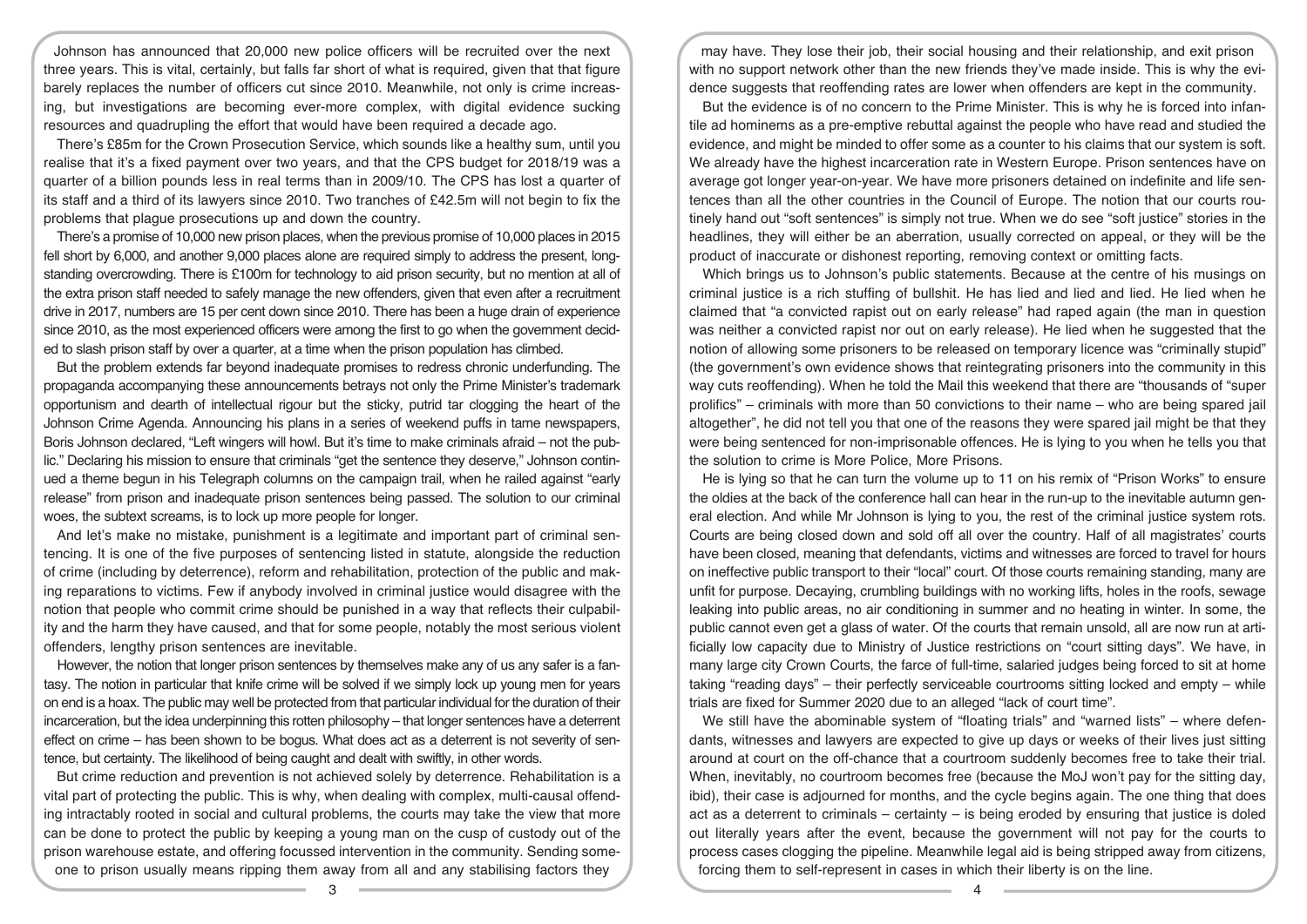This is why I am angry. Not because I'm a "lefty" inherently resistant to Boris Johnson's white hot public service reforms. I'm angry because as a prosecutor I am still having to sit down with crying witnesses week after week and explain that their torment is being prolonged for another six months because the government refuses to pay to keep courtrooms open. I'm angry because the Innocence Tax – the policy that forces the wrongly accused to pay privately for their legal representation and then denies them their costs, bankrupting them, when they are acquitted – is not even in the political peripheral vision. I'm angry because our Prime Minister is a man who looks at the record rates of death, violence, suicide, overcrowding and self-harm in our prisons and whose first question is, "How do we get more people in there?". I'm angry because the notion that you "crack down on crime" by chucking a few more police officers onto the streets and shoving more and more people into our death-riven prisons is a con. It is a con to victims of crime, and it is a con to you, the public. I'm angry because we have the indignity of a dishonest, cowardly and exploitative Prime Minister fiddling with his Party's g-spot while the criminal justice system burns. Don't fall for his con trick.

# Two-Thirds of Homeless Ex-Prisoners Reoffend Within a Year

Amy Walker, Guardian: Homeless ex-prisoners are significantly more likely to reoffend than those living in housing, in what charities have described as a "merry-go-round" in which people are "swept into prison and then dumped back on to the streets". Data obtained from the Ministry of Justice (MoJ) under a freedom of information request showed that out of all adult prisoners released in 2016, 67% of those who slept rough or were otherwise homeless went on to commit another crime within a year. For those living in "unsettled" or temporary accommodation, the rate of reoffending was also higher, at 54%, compared with 43% for those who had either a permanent home or short-term supported housing.

Andrew Neilson, the campaigns lead at the Howard League for Penal Reform charity, described accommodation as integral to "staying on the straight and narrow", alongside employment and support from family members or friends. "Prisons are being used for people who are too poor and too fragile to sort their lives out," he said. "But instead of us providing support, we're spending billions each year policing them, criminalising them and incarcerating them."

Phillip, a formerly prolific offender with a two-decade history of offences relating to burglary and drugs, was homeless on several occasions after being released from custody. "I'd have to sofa surf with people I knew, but that pushed me back into old habits being around the same people," he said. f I had come out and gone into a proper place to stay away from all that, I could've started fresh and done better." He said he was not "proud of" his past but insisted that after he began receiving support in 2017 from the Nacro substance misuse project, which provides residential recovery schemes for men with addictions to drugs and alcohol, he broke his addiction and rebuilt relationships with his family members.

Matt Downie, the director of policy at the homelessness charity Crisis, said: "It really is a predictable and cyclical problem where really the answer is just to make sure that people have accommodation and support. That would save the prison estate time and money, it would certainly save society the problems of criminal behaviour and for individuals caught up in that, we'd have a chance of resolving their issues and resolving their homelessness for good."

In 2016, 27, 209 adult offenders released from custody were recorded as having settled accommodation, while 4,632 were recorded as homeless and 2,815 recorded as having "unsettled" accommodation. The accommodation status of a further 24,967 ex-prisoners – of whom

51% reoffended within a year – was not known. This category is likely to be contentious and is thought to also mean sleeping rough or otherwise homeless.

Last August, concerns were raised over the number of ex-offenders likely to be sleeping rough after MoJ figures revealed that more than 100,000 prisoners left detention for unsettled or unknown accommodation over the previous three years. For people who were released from prison into bail accommodation, probation accommodation or accommodation provided by the Home Office Immigration Enforcement Service – totalling 1,972 – the reoffending rate was 43%.

The Homelessness Reduction Act, which came into force in October 2018, puts an obligation on prison and probation services to refer prison leavers to local authorities if they are at risk of homelessness. However, charities have pointed out that this is often just a transfer of information rather than a resolution – with many single homeless people deemed "intentionally" homeless because they had been in prison.

Lindsay Ryder, director of housing and wellbeing at Nacro, said urgent government investment was needed to ensure plans were in place before prisoners left custody "We cannot afford for them to be held back by homelessness, a lack of essential medication or health support, a lack of ID or access to sufficient money, as these are essential basics required for people to successfully reintegrate back into our local communities," she added.

A spokesperson for the MoJ said: "The first step to reducing reoffending is making sure everyone leaving prison has access to secure and stable accommodation. That is why we are spending an extra £22m a year helping offenders stay off the streets, and have placed a new duty on governors to alert councils if someone leaving their prison is at risk of homelessness.

We're also helping vulnerable former prisoners find stable accommodation through a £6m pilot scheme at Leeds, Pentonville and Bristol prisons."

# Boris Johnson's Prison Policy: a Fantasy Built on an Invention

Guardian: When politicians make summer law and order announcements involving big round numbers, it is time to count your spoons and prepare for an autumn election. Boris Johnson is a serial offender. In July he announced 20,000 more police. Now he says he will provide 10,000 more prison places. These are bogus figures in every way. The fact that they are easily remembered numbers should have the public on their guard, especially in the light of Mr Johnson's shameless false claims about NHS spending during the EU referendum campaign.

The 10,000 prison places are a particularly fraudulent announcement. On Sunday, Mr Johnson framed this figure as "part of a wider crackdown on crime" that aims "to keep the public safe". The message is that his is a get-tough, crack-down, bang-'em-up government. Those extra police will be helping to send extra criminals to jails, which are being expanded to accommodate them.

Except that this is simply not going to happen. Mr Johnson's announcement is based on the sham claim that the figures are new. But they have been around for years, in a different context. Britain still houses many prisoners in overcrowded and dilapidated buildings. The prison service itself has already said that it would take 9,000 new places simply to eliminate overcrowding. The Prison Reform Trust, a lobbying organisation, says a further 3,000 new spaces are needed to absorb the longer sentences that today's prisoners are serving. In other words, the new 10,000 is nothing to do with cracking down and everything to do with managing what is already happening.

Expanding prisons is a bankrupt policy of which Labour has often been as guilty as the Conservatives. But it is the Tories who are in power. In 2016, Liz Truss, during her brief stopover as justice secretary, unveiled a white paper which made the same announcement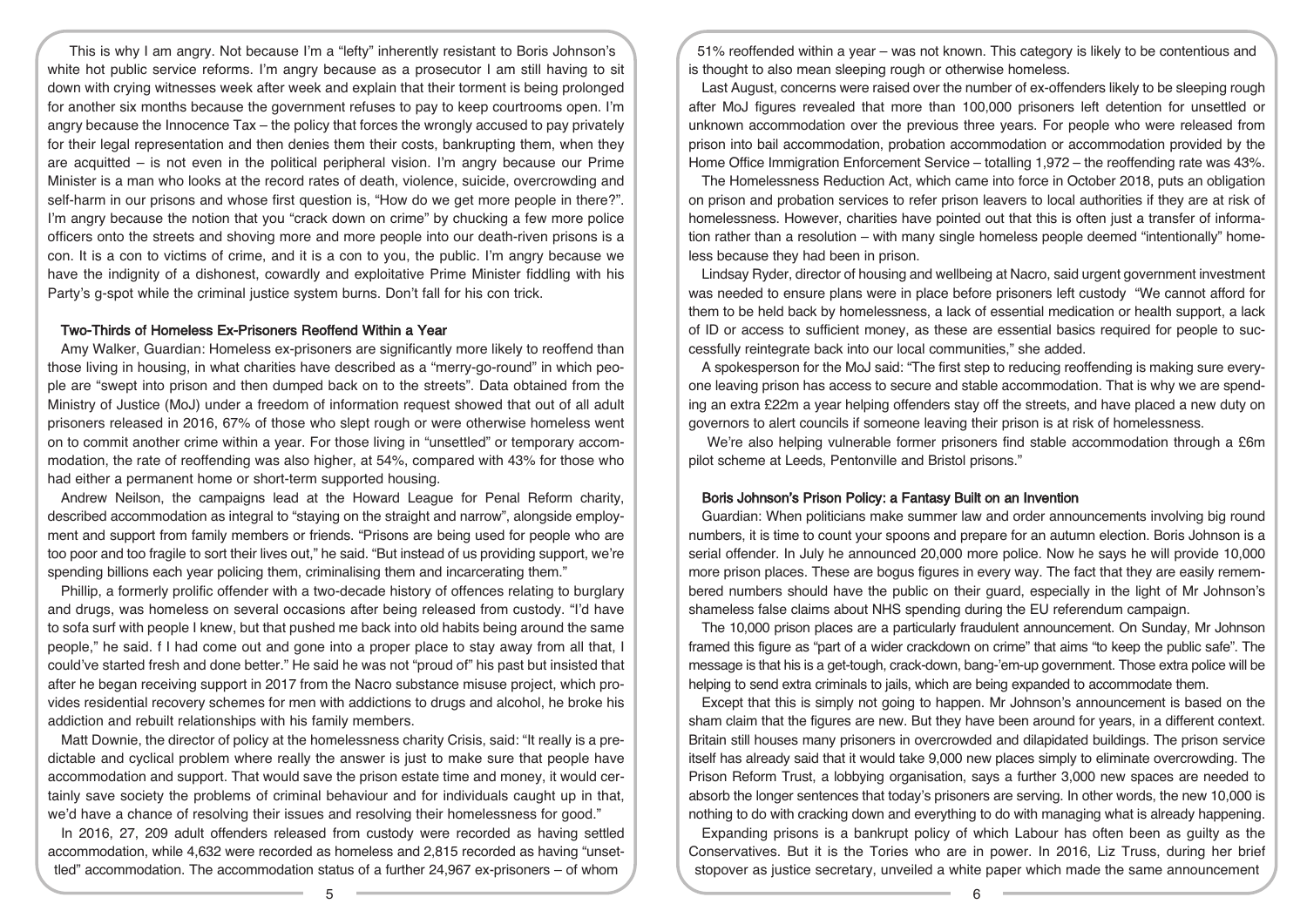that Mr Johnson made this week. There would be, she said, 10,000 extra places by 2020. Later, this goal was quietly moved back to 2023. The Ministry of Justice now says it is on course to create 3,360 places by that year. So two-thirds of the promise has gone missing. The new figure is allegedly on top of the scaled-back 2023 goal. It cannot be taken seriously as a strategic policy conclusion. It is a fantasy built on an invention.

In any case, prison spending is not just about buildings. It is about training and employing people to work in them. Not long ago, these workers were in post. But in 2012 Chris Grayling began cutting 40% of the workforce. That did not merely slash the numbers, it meant experienced managers – people who knew how prisons work – went, too. They are not easily replaced. Prisons are tough places to work. The attrition rate is high. Wages, however, are low. The Howard League for Penal Reform argues, rightly, that recruitment will get harder, since prisons are competing with police and the Border Force – currently conducting a pre-Brexit recruitment drive – for new staff.

The opportunism of Mr Johnson's promise is underscored by his simultaneous announcement of a sentencing review. In a logical world, demand for prison resources would be set in the light of sentencing policy. Yet sentencing policy for violent and sexual offenders is now to be the subject of a review, along with a review of the rules governing their early release. This is not the sentencing review the criminal justice system needs. That review would start from a comparative approach. It would look at ways of reducing the prison population and providing alternatives to custody. Long-term spending requirements would then follow. This one starts from the spending and toughens the sentencing to fit.

These announcements are partisan, not policy-driven. They are part of a rupture caused by the hard-Brexit takeover of government. Justice ministers like Michael Gove and David Gauke did useful things on penal policy; their successor Robert Buckland will do his best, too. But penal policy is being made by Brexit fanatics now. The aim is not good penal policy. The aim is policy that fires up the hard-Brexit electorate on which Mr Johnson will concentrate his electoral message. The Conservative party is reverting to its worst traditions. Criminal justice is again the victim.

## Investigatory Powers Tribunal

The Tribunal is a judicial body which operates independently of government to provide a right of redress for anyone who believes they have been a victim of unlawful action by a public authority using covert investigative techniques. The Tribunal is also the appropriate forum to consider complaints about any conduct by or on behalf of the UK Intelligence Community, MI5, SIS and GCHQ, as well as claims alleging the infringement of human rights by those agencies. The Tribunal has a UK wide jurisdiction and there are no costs associated with making a complaint to the Tribunal.

The Investigatory Powers Act 2016 strengthened the provisions governing the Tribunal by providing a new right of appeal from decisions and determinations of the Tribunal in circumstances where there is a point of law that raises an important point of principle or practice, or where there is some other compelling reason for allowing an appeal.

As the remit of the Tribunal is to deal with covert techniques and matters of national security, complainants are not required to provide evidence to support their complaint or Human Rights Act Claim. Instead they are asked to specify what activity they know or believe has taken place. The Tribunal is under a duty both to investigate and to determine valid complaints and public authorities are under a duty to provide the Tribunal with all documents and information the Tribunal may require to assist in that investigation. Nothing can be held back from the Tribunal for reasons of secrecy or national security. To counter this, and to protect sensitive information, the Tribunal may not disclose to the complainant anything which might

compromise national security or the prevention and detection of serious crime, the economic well-being of the United Kingdom or the continued discharge of the functions of any of the intelligence services. However, wherever possible, and subject to this limitation, the Tribunal will provide findings of fact or a summary of the determination.

On their website you can find further information about:

- How you can make a complaint to the Tribunal;
- The key legislation that governs how the Tribunal works as well as its rules of procedure; • How you can appeal a decision or determination of the Tribunal;

If you need to contact them: Email info@ipt-uk.com By post at The Investigatory Powers Tribunal, PO Box 33220, London SW1H 9ZQ By telephone on 0207 035 3711.

### Court of Appeal Rejects Government Appeal in Brook House Abuses Scandal

Deighton Pierce Glynn: The Court of Appeal has emphatically rejected the Government's application for permission to appeal against a judgment of Mrs Justice May of 14 June 2019 on the investigation into human rights abuses at Brook House Immigration Removal Centre. The judge had ordered that the investigation has to have power to compel the attendance of witnesses, hold hearings in public and provide funding for representation for the Claimants. The Court of Appeal's decision comes almost 2 years after the abuse of detained persons at Brook House was exposed by undercover reporting for BBC's Panorama documentary. No further appeal is allowed. An effective and proper investigation into the abuses should now go ahead.

Lord Justice Bean, providing reasons for refusing the appeal stated: "I do not consider that there is any realistic prospect of success in the proposed appeal against the carefully reasoned judgment of May J. The judge's reasons for rejecting the [Home Office's] "wait and see" approach were given briefly but in my judgment they are plainly correct. There is no other compelling reason for an appeal to be heard by this Court. The Special Investigation should be permitted to proceed without further delay."

The BBC's "Undercover: Britain's Immigration Secrets" broadcast in September 2017 exposed racism, physical assaults and shocking abuse of vulnerable detainees by officers. The footage showed one officer strangling a detainee and threatening to put him "to sleep" and detention and healthcare staff conspiring to cover it up. The detainee was a young asylum seeker with severe mental health problems whom officers were supposed to be watching over because of a high risk of suicide and self-harm. In other footage a control and restraint trainer is seen teaching officers to use racist language, to assault detainees and to "scrub the CCTV". Two ex-detainees, MA and BB, who featured on the documentary, brought this claim for judicial review arguing that an independent public enquiry with the power to compel and question witnesses is necessary to get to the truth so that lessons will be learnt as required for the UK to comply with its obligations under Article 3. Having resisted for over a year the Home Office in October 2018 performed a U-turn and agreed to appoint the Prisons and Probation Ombudsman (PPO) to undertake an independent bespoke investigation but then refused to provide the PPO with powers to compel witnesses to attend or the means to hold hearings in public and offered no funding for legal representation for victims to enable their participation.

In her judgment in June 2019 Mrs Justice May held that the investigation would need powers to compel witnesses, that a "significant public scrutiny of the PPO's Special Investigation will be required" and that MA and BB must be afforded funded representation.

On the need for compulsion of witnesses she said: "immigration detainees are a unique-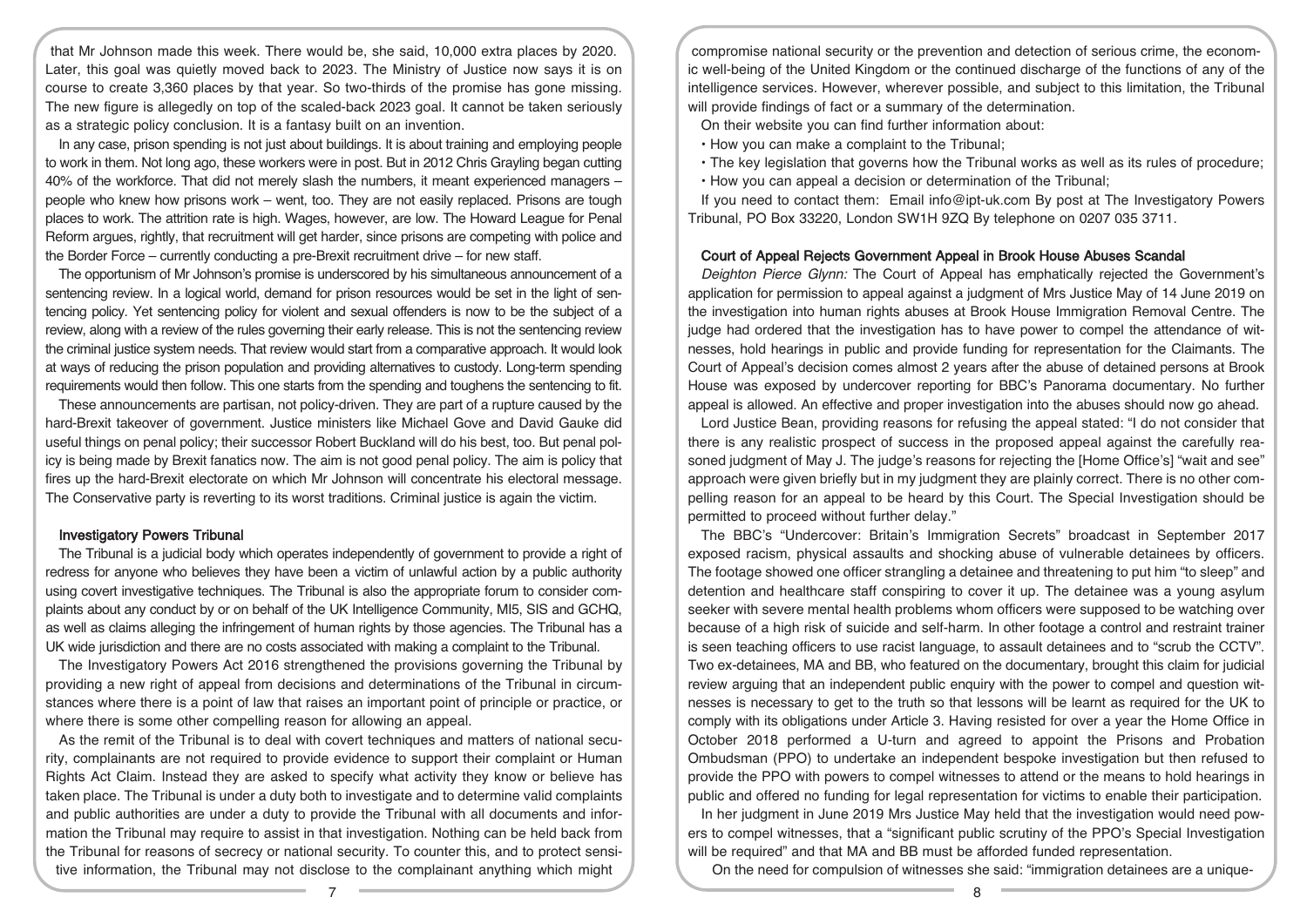ly vulnerable group of people. They are not convicted persons serving a sentence, they are not being detained as punishment. Unlike most prisoners, they do not know for how long they are going to be confined. Detention under these conditions is diminishing and depersonalising enough, but it is unacceptably degrading and dehumanising where there is repeated and apparently casual abuse on the part of staff employed by the state to supervise and look after such detainees. It is right, in those circumstances, to afford the abused detainee an opportunity to see and confront their abuser on equal terms, as a means of restoring dignity and respect to the person from whom it has been so wholly stripped away."

On the requirement that some hearings be held in public she commented strongly: "A detention centre, with its population of vulnerable persons, is a place where erosion of the rule of law may be thought to be both particularly likely and (because of that) particularly dangerous…..detainees are frequently subject to hostile political and media rhetoric; the public at large do not in general care about welfare in detention. In those circumstances it may be thought to be of especial importance that detainees' rights should be publicly vindicated and the rule of law thus publicly upheld."

And on the need for MA and BB to have funding for legal representation she said: "When dignity and humanity has been stripped one purpose of an effective investigation must be to restore what has been taken away through identifying and confronting those responsible, so far as it is possibleif MA and BB are properly to identify and confront the abuse which they say was meted out to them…. they need representation, which must be funded."

Joanna Thomson representing BB commenting on the Court of Appeal's decision said, "The victims at Brook House suffered dreadful inhuman and degrading treatment. The Court of Appeal's ruling should now lead to an investigation that will uncover the truth so that there are no further abuse scandals in the UK's immigration removal centres. Let us hope that the Home Office will do as Lord Justice Bean in the Court of Appeal urges and allow the investigation to proceed without further delay."

# Loughinisland Families Receive Damages and Apology

BBC News: Relatives and survivors of the Loughinisland killings are to receive damages as part of a settlement reached in their legal action against the office of the Police Ombudsman for NI. Six men were shot dead as they watched a football match in a pub in Loughinisland in 1994. The ombudsman's office has also issued an apology to those bereaved and injured. This was for "failings" in its first report into the sectarian murder of six Catholic men by the UVF in June 1994. Proceedings centred on conclusions by former ombudsman Al Hutchinson in a report in 2011 that there was insufficient evidence of collusion between RUC officers and the loyalist paramilitary killers.

Relatives of the Loughinisland victims sued the ombudsman's office over the hurt and upset caused by the findings. Their civil action was settled at the High Court in Belfast on Friday, with confirmation that undisclosed damages are to be paid out. Following the resolution, a spokesman for the ombudsman said: "The office apologises to victims and their families for its failings at that time."

The findings in the 2011 report by the then police ombudsman, Al Hutchinson, were later quashed by the High Court in Belfast, resulting in a new report and different findings reached by the Police Ombudman in 2016, Dr Michael Maguire. It said there was no evidence police had prior knowledge of the UVF attack in Loughinisland, County Down, in 1994. But it confirmed claims by the victims' families that there was collusion. The victims were watching the match between Ireland and Italy in the World Cup when loyalist gunmen burst into the Heights Bar in the County Down village and opened fire on 18 June 1994. The men who died were Adrian Rogan, 34; Malcolm Jenkinson, 53; Barney Green, 87; Daniel McCreanor, 59; Patrick O'Hare, 35; and Eamon Byrne, 39.

# Seventy-Seven Attempted Suicides In Prison So Far In 2019, Compared To 31 In All Of 2018

Liam McArthur, Scottish Legal News: The number of self-harm incidents and attempted suicides recorded in prisons during the first seven months of 2019 has already far exceeded the figures for the whole of 2018. Figures acquired through freedom of information requests by the Evening Express and Scottish Liberal Democrats also show that 1,069 self-harm incidents have already been recorded in 2019, compared to 762 in the whole of 2018 and 532 in 2017.

Scottish Liberal Democrat justice spokesperson Liam McArthur said: "The fact there have been twice as many attempted suicides in the first few months of 2019 as there was in the whole of last year is devastating news. These figures are a cry for help. The SNP government need to wake up to the state of emergency in our prisons. Individual prisons are accommodating up to 500 more people than they were designed for. People are packed in like sardines and overworked staff are being overwhelmed by a mental health crisis. Scotland's prisons are not safe places to be at the moment. It's been over two years since the Scottish government accepted Scottish Liberal Democrat proposals to expand the mental health workforce in prisons. They were supposed to share in the roll-out of 800 extra staff but so far have received just 12. That's not even the equivalent of one per prison. Fatal Accident Inquiries are supposed to ensure that lessons are learned from these tragedies, but the Crown office are swamped and can't keep up. A broken system shouldn't get in the way of lessons that can save lives. We need a much larger, coordinated intervention to save lives. The Scottish Government needs to establish a new taskforce to address the self-harm epidemic that is occurring within their care. Staff, prisoners and the communities people return to have every right to demand better."

### Police Sent Into Feltham Youth Prison to Tackle Gang Violence

Jamie Doward, Guardian: Police have been sent in to quell mounting levels of violence inside one of Britain's most notorious young offender institutions, triggering concerns that its staff cannot control the gangs operating within it. A five-strong team of officers has been dispatched to help bring order to the troubled Feltham site, the Observer has learned. Concerns about the west London institution were confirmed by a recent report from the chief inspector of prisons who warned that there had been an "extraordinary" decline in safety and care at Feltham, which is home to about 100 offenders.

Now, in a letter to the Labour peer Lord Ponsonby, justice minister Lord Keen has confirmed that police "have been reintroduced to London prisons (including Feltham YOI) by way of five police officers with a specific focus on addressing gang membership and violence". Keen added: "A significant proportion of the work of this team will be taking place at Feltham, which has included investigating a number of incidents, including acts of concerted indiscipline, that have happened at the establishment in recent months. This work is part of wider efforts to tackle and address gang issues and violence within London."

In his report last month Peter Clarke, the chief inspector of prisons, said the past six months had brought "what can only be described as a collapse in performance and outcomes for the children being held in Feltham A. The speed of this decline has been extraordinary." The report found that there were very high levels of violence, a high use of staff force, poor care, long periods of cell lock-up and escalating self-harm.

The situation is considered to be so serious that offenders are no longer being sent to Feltham, which is now subject to an "urgent notification" process, an obligation for the government to make rapid improvements. Peter Dawson, director of the Prison Reform Trust, said that it was essen-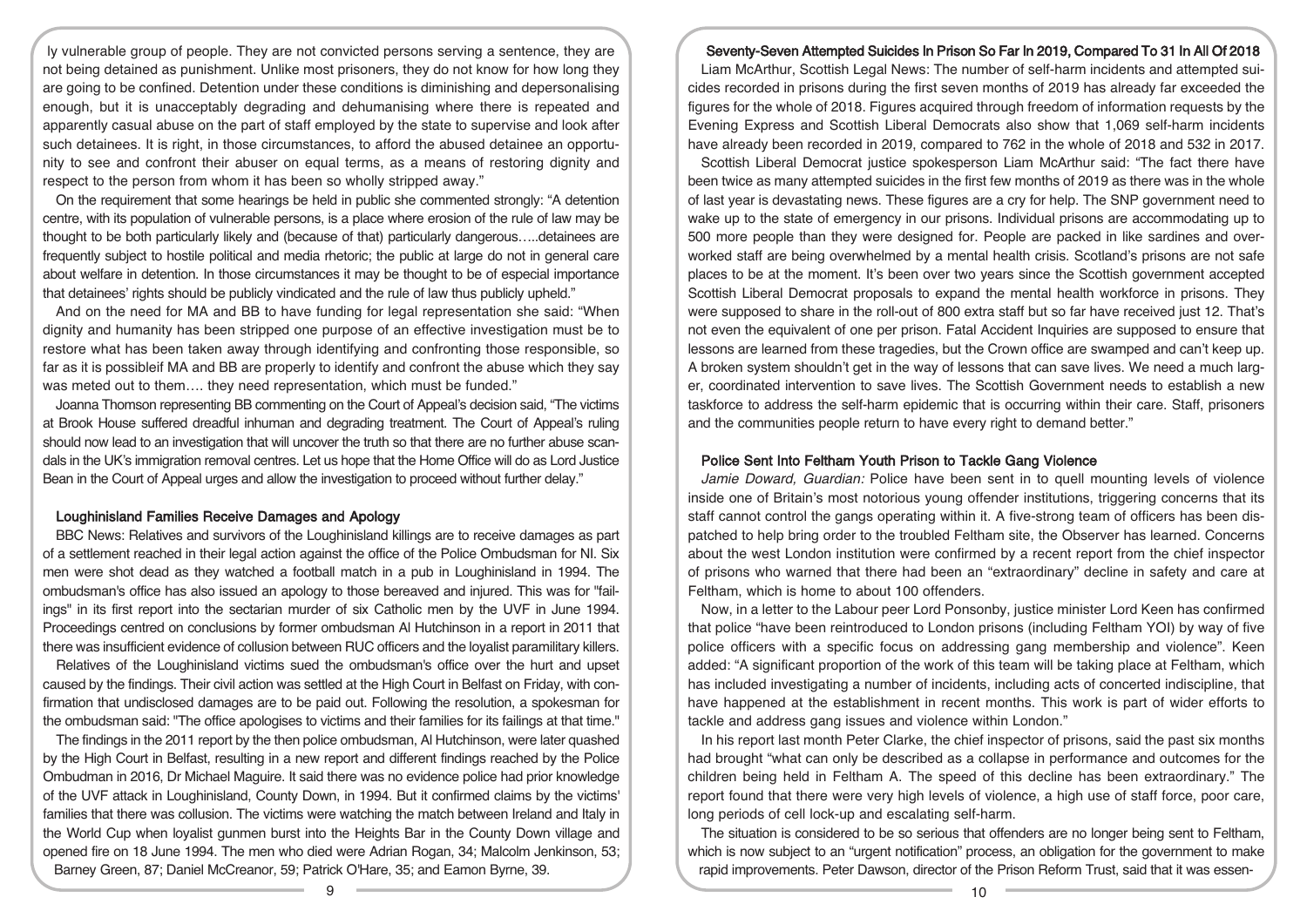tial for the police and the prison services to work closely together. But he questioned what the decision to send in police said about Feltham and the wider issue of tackling violence in jails.

Official reports have also highlighted gang problems at Pentonville, Thameside and Isis prisons. "Safety and order within a prison, is the day-to-day responsibility of the governor and prison staff, not the police," Dawson said. "The recent distressing inspection report on Feltham stands in stark contrast to a very positive and equally recent report about a larger, but otherwise similar, young offender institution in the north of England. This huge discrepancy in the quality of care demands the urgent attention of a new justice secretary, and the chief inspector was right to insist upon that. He helpfully pointed to the core issue – a need to address the causes of violence and escape the cycle of reacting endlessly to it."

Frances Crook, chief executive of the Howard League for Penal Reform, said there was an urgent need to rethink the problems presented by gangs. "The policing of gangs in the community has failed. Putting more police into jails is not going to solve a problem there that you have failed to solve in the community; you have to be a bit cleverer."

A spokesman for the Ministry of Justice said: "Prisons in London are being supported by specialist police officers to help tackle gang-related violence. They work alongside our staff to identify those involved and help them turn their backs on crime."

# Firearms officer who killed Jermaine Baker, Gross Misconduct Findings, Quashed by High Court

1. In this judicial review, the claimant, who is a Specialist Firearms Officer in the Metropolitan Police, challenges the decision of the Independent Office for Police Conduct ("IOPC") of 1 May 2018 directing the Metropolitan Police Service ("MPS") to bring misconduct proceedings against him alleging a breach of the Standards of Professional Behaviour amounting to gross misconduct. The events which led to the decision occurred on 11 December 2015 when the claimant fired a fatal shot at Jermaine Baker during an intervention in Wood Green, North London.

2. The principal ground of judicial review contends that the decision of the IOPC was unlawful because, in determining that the claimant had a case to answer, it applied the wrong test in law as to whether the claimant acted in self-defence. It is accepted by the IOPC that the claimant honestly believed that his life was in danger. However, the IOPC sought to apply a civil law test applicable to the torts of assault or battery, that the officer's belief must not only be honest but also objectively reasonable for self-defence to be available and for the claimant to have a defence to the charge of misconduct. The claimant contends that this is the wrong test and that the correct test for self-defence in police misconduct proceedings is the test applicable under the criminal law, so that the claimant has no case to answer in circumstances where he had an honest, albeit mistaken, belief that his life was in danger.

3. Ground 2 contends that even if the IOPC is correct as to the legal test, the IOPC's assessment of the facts as giving rise to a case to answer was unreasonable and irrational. The criticism focuses on particular aspects of the assessment of the evidence. Permission to apply for judicial review on both grounds was granted by Swift J on 7 March 2019.

75. For all those reasons, I consider that it is the criminal law test which is to be applied in determining whether there is a case to answer, from which it follows that the IOPC applied the wrong test and its decision must be quashed.

76. Ground 2 would only arise if the claimant were wrong in relation to Ground 1 and the IOPC applied the correct test, being the objective civil law test. The claimant nonetheless contends that the determination by the IOPC that there was a case to answer and that misconduct pro-

ceedings should be pursued was irrational and Wednesbury unreasonable. As the cases in this area, most recently the decision of this Court in the City of London Police case, make clear, the threshold of establishing such irrationality and unreasonableness is a high one, given the broad evaluative role given to the IOPC in assessing the evidence. As Elias LJ said in R (IPCC Chief Executive) v IPCC [2016] EWHC 2993 (Admin) at [21] (cited with approval in the City of London Police case at [19]): "if there is a case to answer on one legitimate construction of the facts, the investigator has to recommend that there is a case to answer…"

77. Having considered carefully all the points made by Mr Stern QC in relation to the evidence, the findings of the investigator and the decision of the IOPC, it seems to me impossible to say that, on one legitimate construction of the facts, there was not a case for the claimant to answer if the objective civil law test were to be applied. It simply cannot be said that the claimant is incontrovertibly right in his version of what occurred or that, even if he were, there would still not be a case to answer applying the objective civil law test. The claimant simply fails to surmount the very high threshold of irrationality.

78. Conclusion: In relation to Ground 1, I consider that in applying the objective civil law test in determining that there was a case to answer, the IOPC applied the wrong test. It should have applied the criminal law test. Its decision must be quashed. In those circumstances, Ground 2 is academic but, if it were not, it fails for the reasons I have given.

# Alex Salmond Receives £512,000 Costs After 'Botched Investigation'

Severin Carrell, Guardian: The Scottish government has paid Alex Salmond more than £512,000 to cover his legal costs after he won a bitterly contested court battle over its sexual misconduct investigation. The government admitted in court it had botched its internal inquiry into claims of inappropriate conduct against Salmond while he was first minister, after he launched legal proceedings in 2018. Government lawyers said a senior human resources official overseeing the investigation into whether Salmond had broken its harassment rules had also spoken to the two complainants before the investigation began, making the investigationunlawful and "tainted by apparent bias".

In a statement on Tuesday13th August , the Scottish government said: "We can confirm that final settlement of £512,250 has been made to Mr Salmond for legal costs arising from his petition for judicial review." The Scottish government has already said its own spending on external legal fees amounted to £118,523, taking its total legal bill to £630,773, excluding all its internal costs.

That legal case is not directly related to the decision this year to prosecute Salmond on 14 alleged offences including two of attempted rape, nine of sexual assault, two of indecent assault and one of breach of the peace. Salmond has denied all the charges, with the case expected to be heard at the high court in Edinburgh in January 2020.

However, the Police Scotland investigation was triggered by the decision by Leslie Evans, the permanent secretary at the Scottish government, to send the results of its internal inquiry to the police. The Scottish parliament has launched a separate special investigation into the decisions taken by Evans and other officials, as well as the role played by Nicola Sturgeon, the first minister, during the internal inquiry. Sturgeon has admitted to meeting and talking to Salmond about the internal inquiry five times, including private meetings with him at her home which were set up by her chief of staff, Liz Lloyd. Donald Cameron, a Scottish Conservative MSP who sits on the Holyrood committee, said it was outrageous so much money had been spent by the government on the case. "This scandal cannot simply be swept under the carpet, and parliament must get to the bottom of exactly what happened," he said.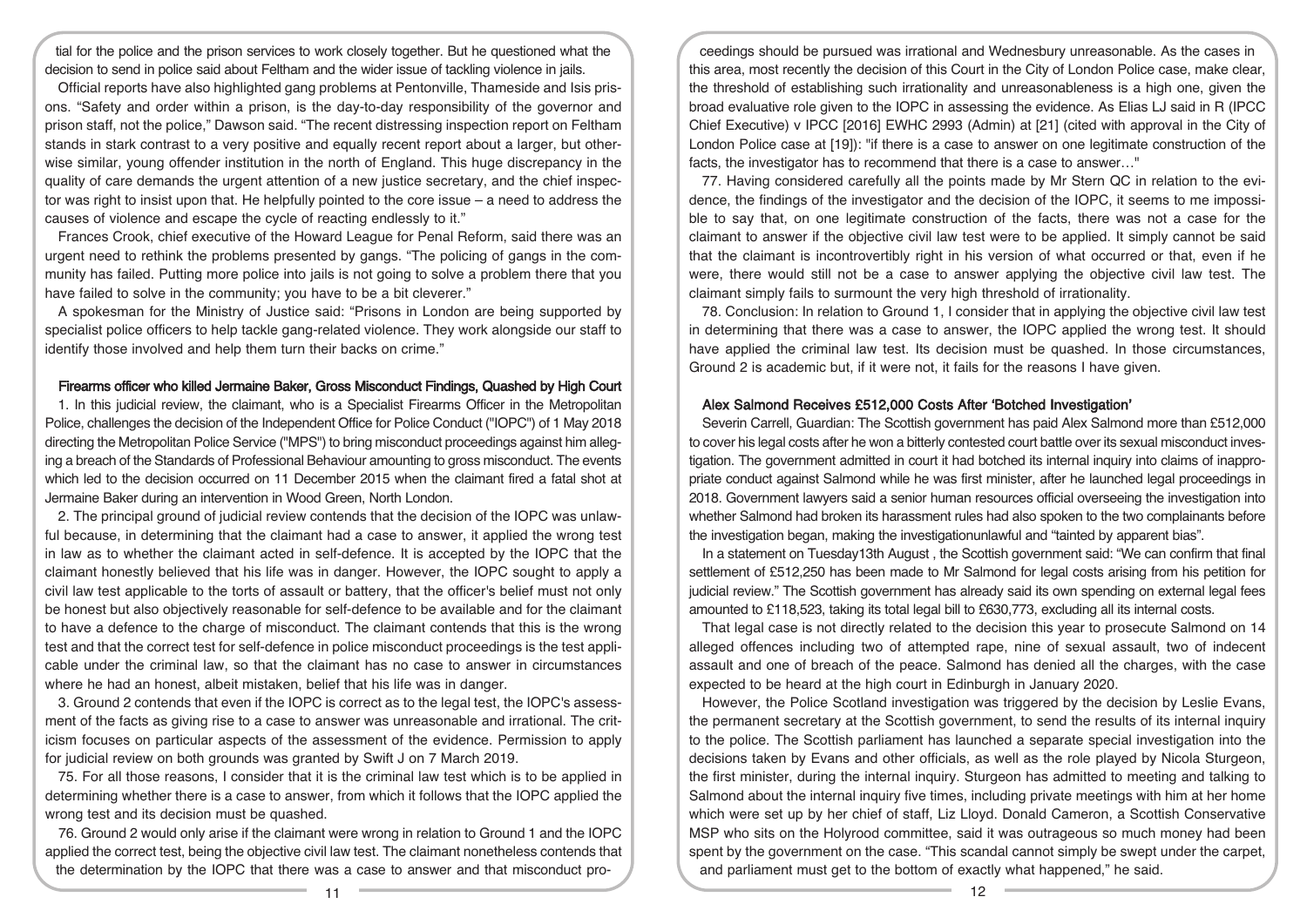# News & Views From the Prisons & Probation Ombudsman

Welcome to the third edition of The Investigator, the PPO's quarterly newsletter for everyone who works in prisons, probation, immigration detention and our other key stakeholders.

stakeholders. The Prisons & Probation Ombudsman (PPO) received 4,968 complaints in 2018-19. This was a 4% increase on the previous year Far and away the most common thing to complain about is property. 36% of all the complaints received were about property. PPO completed investigations into 2,569 complaints, 9% more than the previous year. Once again, prisoners in the LTHSE made a disproportionality high number of complaints. Prisoners in the LTHSE make up about 11% of the population, but about 38% of the complaints we receive. The PPO found in favour of the complainant in 32% of cases. In the LTHSE, we were less likely to find in the prisoner's favour – 28% of LTHSE complaints were upheld.

The Long Term and High Security Estate is a newly formed Directorate within Her Majesty's Prison and Probation Service. At present it includes 13 Public Sector prisons housing the most complex, challenging and high risk Category A and B men and young people in the country. There are eight High Security Prisons, one establishment for young offenders and four long term Category B prisons in the LTHSE. The prisons consist of HMYOI Aylesbury, HMP Belmarsh in London, HMP Frankland near Durham, HMP Full Sutton near York, HMP Garth near Preston, HMP Gartree near Market Harborough, HMP Manchester, HMP Isle of Wight, HMP Swaleside on the Isle of Sheppey, HMP Wakefield, HMP Whitemoor in Cambridgeshire HMP Long Lartin in Worcestershire, and HMP Woodhill in Milton Keynes.

Allocating complaints for investigation: In recent months, the PPO has undertaken a number of changes aimed at improving our productivity and increasing the impact of our work on our service users. One example of this is the new complaints allocations system which was launched in early July. While carrying out analysis into the causes and content of our backlog of unallocated complaints cases in January, we noticed that there were some areas of our complaints allocations system that could potentially be improved.

We set goals for the process and determined that we wanted a new system that would allow for swifter and more flexible allocation of work to investigators and help us to prevent backlogs of unallocated cases building up in the future. We also wanted to explore ways we could build up expertise on individual prisons and their processes so that we could complete investigations more efficiently, more effectively spot persistent problems and track failures to follow up on repeat recommendations. With these goals in mind, we decided to introduce a system in which each team of complaints investigators would be assigned specific prisons and that team would investigate all complaints coming from that prison. Our analysts worked to divide up the prisons estate based on the PGD map and historical data on the volume of complaints from each establishment. We did this so that we can start to build relationships with PGDs and communicate with them directly about persistent problems and new approaches to managing complaints.

We also believe that as our investigators become more familiar with processes at their assigned prisons, complaints will be investigated more efficiently and resolved more quickly. We have also built in procedures for if we experience an unexpected spike in complaints from a prison or group of prisons, allowing our investigators to work flexibly as the work demands. It's our hope that this new system will not only help us to be more productive and efficient, but that it will strengthen our communication with services in remit, leading to better outcomes for complainants and (eventually) fewer complaints overall.

Sue McAllister CB, Prisons and Probation Ombudsman

# Seamus Bradley: Coroner says 1972 Army Killing Unjustified

The Army's killing of a member of the IRA in Londonderry in 1972 was unjustified, a coroner has found. Seamus Bradley, 19, was shot and killed in the Creggan area of the city during Operation Motorman on 31 July 1972. The Army claimed the teenager was shot while he was in a tree and suffered additional injuries as he fell. His family alleged he was killed later, claiming he was taken away in an Army Saracen vehicle They allege he sustained fatal injuries while being subjected to interrogation.

Both those versions of events were rejected by coroner Judge Patrick Kinney at Belfast Coroner's Court on Thursday. Judge Kinney said he was satisfied Mr Bradley was killed by a soldier who got out of a Saracen vehicle, dropped to one knee and opened fire several times. "The coroner found that the soldier who shot Seamus Bradley was not justified in opening fire and that the investigation into his death was flawed and inadequate," the summary of the inquest's findings read.

• Seamus Bradley died on 31 July 1972 at a time approximately between 05:15 am and 06.30am. He died in the rear of a Saracen whilst in the custody of soldiers belonging to the 1 Royal Scots Regiment.

• The cause of his death was laceration of his left femoral artery due to a gunshot wound

• That injury amongst others was sustained when he was struck by at least four bullets fired by a soldier of the 1 Royal Scots Regiment.

• Seamus Bradley was on an open area of ground known as Bishops Field, Derry when he was shot.

• The soldier who shot him had got out of a Saracen located on Bishops Field near the junction of Central Drive and Linsfort Drive, knelt on one knee near the rear of the Saracen, aimed his rifle at Seamus Bradley and shot him several times.

• The shooting took place at around 05.15am to 06.15am.

• Seamus Bradley was running across Bishops Field away from the Saracen and did not have a weapon.

• He could not reasonably have been perceived as posing a threat of death or serious injury to the soldiers in the Saracen or any other person.

• The use of force by the soldier was entirely disproportionate to any threat that could have been perceived.

• The identification of the soldier who shot Seamus Bradley cannot be made.

• The soldier who shot Seamus Bradley did not adhere to the terms of the Yellow Card.

• The soldier was not justified in opening fire.

• Seamus Bradley was collected by the same Saracen and taken to St Peter's school which was a designated aid station. He died en route to that aid station.

• No first aid or medical assistance was provided to Seamus Bradley by the soldiers. If such aid had been provided then there was a reasonable prospect that Seamus Bradley may have survived the shooting.

• Seamus Bradley was not mistreated by military personnel in the Saracen in the form of physical assault, torture or shooting. However he was denied even the most basic form of first aid treatment.

• Operation Motorman was not planned, controlled or regulated in order to minimise to the greatest extent possible the risk to life, principally because of the lack of planning for casualties, both civilian and military.

• The investigation into the death of Seamus Bradley was flawed and inadequate. Northern Ireland Judicial Communications: https://is.gd/pwrKij